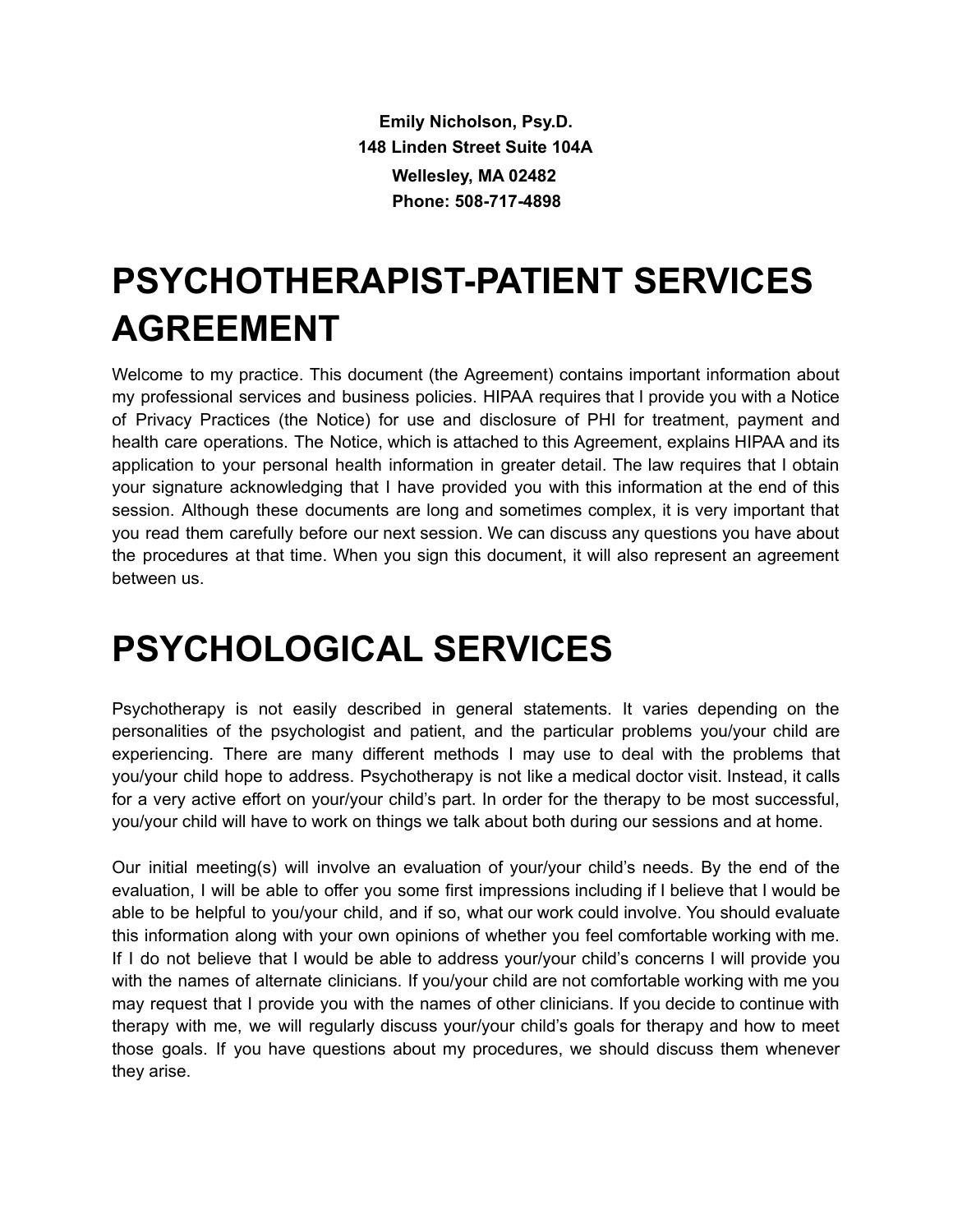Psychotherapy can have benefits and risks. Since therapy often involves discussing unpleasant aspects of your/your child's life, you/your child may experience uncomfortable feelings like sadness, guilt, anger, frustration, loneliness, and helplessness. On the other hand, psychotherapy has also been shown to have many benefits. Therapy often leads to better relationships, solutions to specific problems, and significant reductions in feelings of distress. But there are no guarantees of what you will experience.

### **MEETINGS**

Sessions are 45 minutes in length. I normally conduct an evaluation that will last from 2 to 4 sessions. During this time, we can both decide if I am the best person to provide the services you/your child need in order to meet your treatment goals. If psychotherapy is begun, we determine how frequently to meet. This decision is based on therapeutic needs, goals, financial feasibility, and a mutual agreement on what frequency best addresses your hopes and concerns. Once an appointment hour is scheduled, you will be expected to pay for it unless you provide 24 hours advance notice of cancellation. It is important to note that insurance companies do not provide reimbursement for cancelled sessions. If 24 hours notice is not provided, you will be responsible for the full session fee at our next session. If you are late for a session the remaining minutes are yours (i.e. if you are 10 minutes late for a 45 minute session, we will meet for the remaining 35 minutes).

## **PROFESSIONAL FEES**

My session fee is \$210.00 for parenting guidance and \$200.00 for individual psychotherapy. In addition to weekly appointments, I charge this amount for other professional services you may need, though I will break down the hourly cost if I work for periods of less than one hour. Other services include report writing, telephone conversations lasting longer than 15 minutes,

consulting with other professionals with your permission, preparation of records or treatment summaries, and the time spent performing any other service you may request of me. If you become involved in legal proceedings that require my participation, you will be expected to pay for all of my professional time, including preparation and transportation costs, even if I am called to testify by another party. I reevaluate my fees every January. At the time my fee does increase, I will discuss any proposed changes with you ahead of time.

#### **CONTACTING ME**

I can be reached at **508-717-4898** . As I do not answer the phone during sessions, I encourage you to leave a voicemail at this number. I check my voicemail frequently during my working hours and will make every effort to return your call on the same day you make it, with the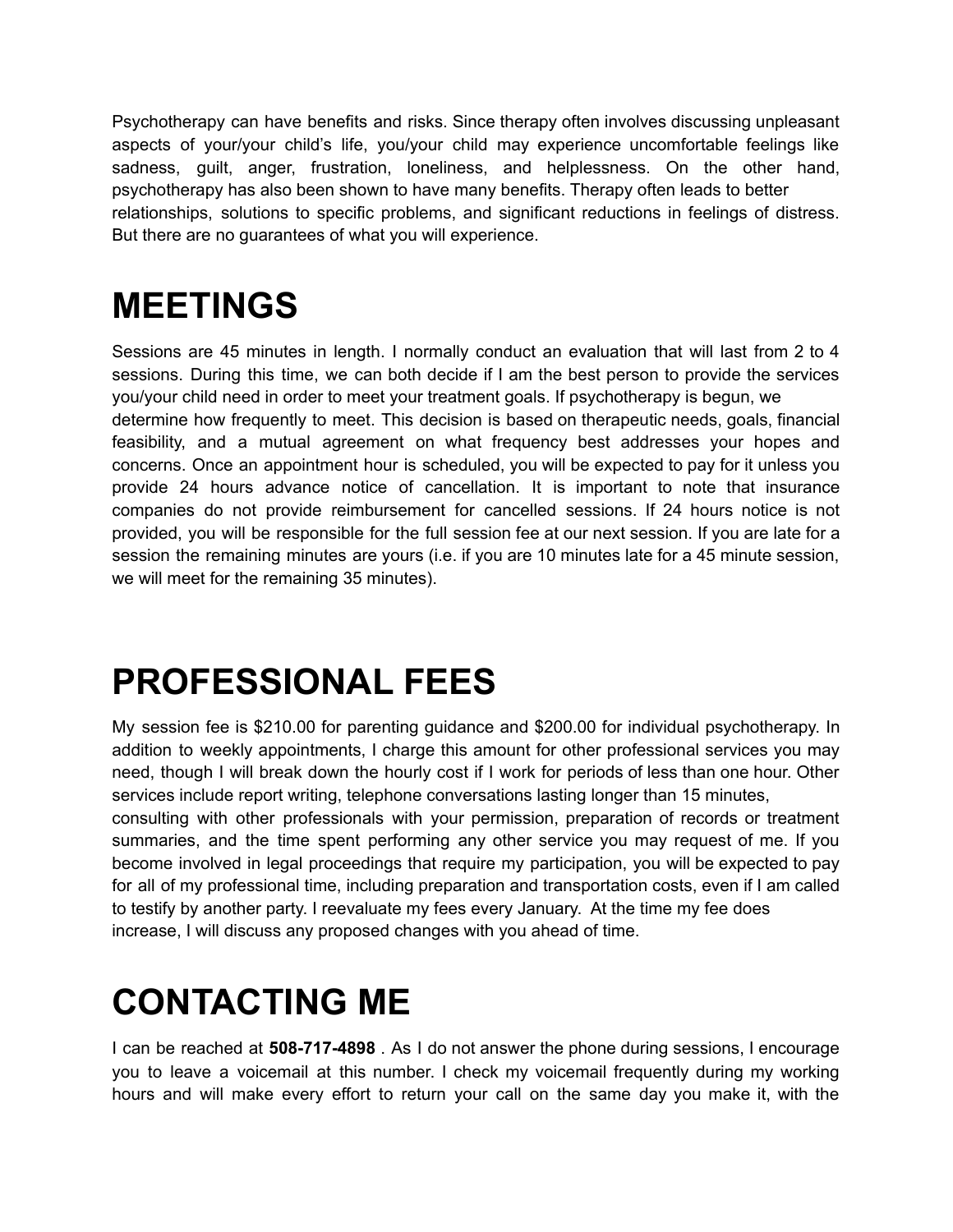exception of weekends and holidays. Please remember to always leave a telephone number where you can be reached, and if you are difficult to reach, please inform me of some times when you will be available.

**If you are unable to reach me and feel that you can't wait for me to return your call, contact your family physician or the nearest emergency room and ask for the psychologist or psychiatrist on call. You may also contact Psych Emergency Services' Crisis Line at 508-872-3333. If I will be unavailable for an extended time, I will provide you with the name of a colleague to contact, if necessary**.

#### **BILLING AND PAYMENTS**

You will be expected to pay for each session at the time it is held, unless we agree otherwise or unless you have insurance coverage that requires another arrangement. In circumstances of unusual financial hardship, I may be willing to negotiate a fee adjustment or payment installment plan.

If your account has not been paid for more than 60 days and arrangements for payment have not been agreed upon, I have the option of using legal means to secure the payment. This may involve hiring a collection agency.

## **INSURANCE REIMBURSEMENT**

In order for us to set realistic treatment goals and priorities, it is important to evaluate what resources you have available to pay for your treatment. If you have a health insurance policy, it will usually provide some coverage for mental health treatment. I will fill out forms and provide you with whatever assistance I can in helping you receive the benefits to which you are entitled; however, you (not your insurance company) are responsible for full payment of my fees. It is very important that you find out exactly what mental health services your insurance policy covers.

You should also be aware that your contract with your health insurance company requires that I provide it with information relevant to the services that I provide to you. I am required to provide a clinical diagnosis. Sometimes I am required to provide additional clinical information such as treatment plans or summaries, or copies of your entire clinical record. In such situations, I will make every effort to release only the minimum information about you that is necessary for the purpose requested. This information will become part of the insurance company files and will probably be stored in a computer. Though all insurance companies claim to keep such information confidential, I have no control over what they do with it once it is in their hands. In some cases, they may share the information with a national medical information databank. I will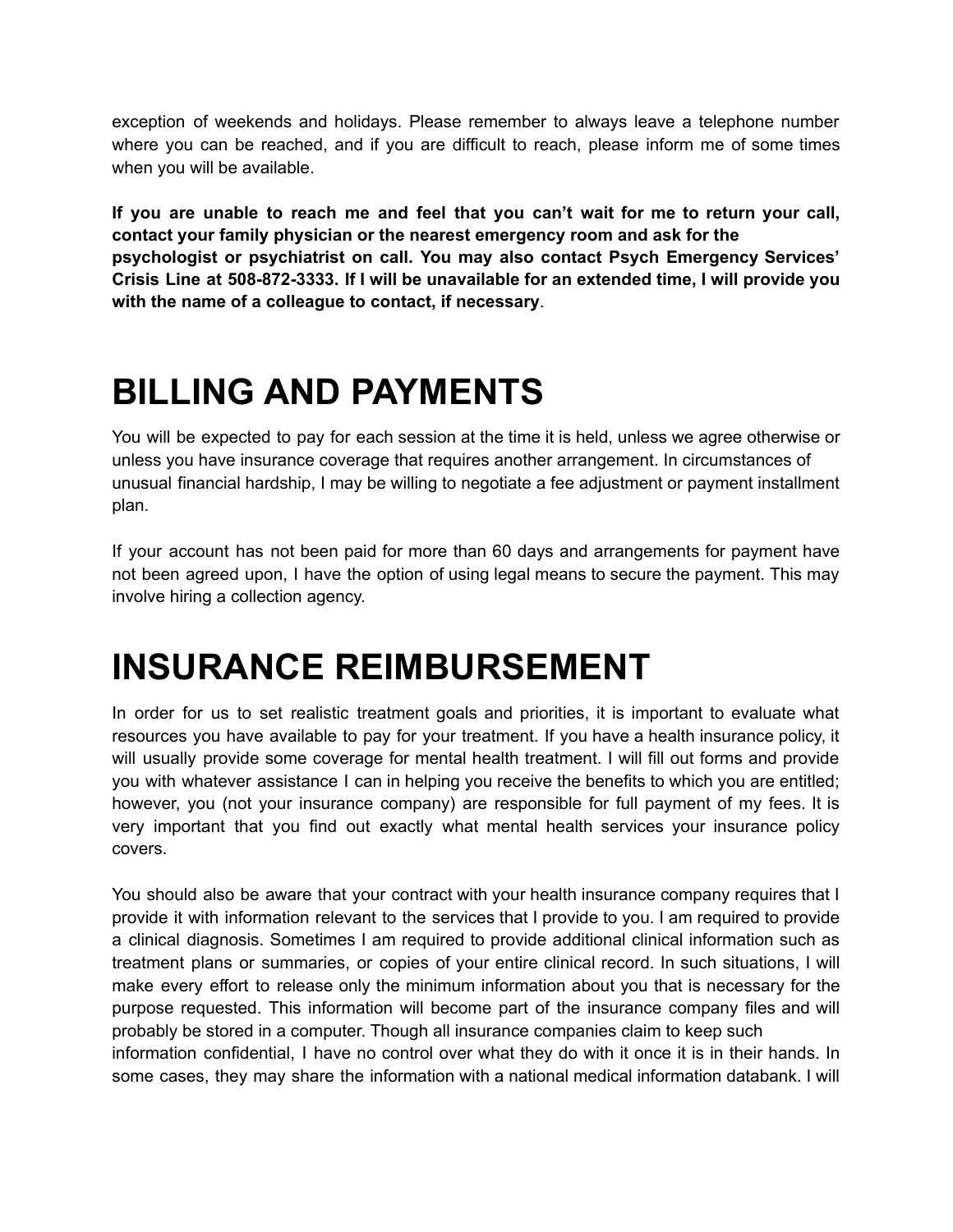provide you with a copy of any report I submit, if you request it. By signing this Agreement, you agree that I can provide requested information to your carrier.

Once we have all of the information about your insurance coverage, we will discuss what we can expect to accomplish with the benefits that are available and what will happen if they run out before you feel ready to end your sessions. It is important to remember that you have the right to pay for my services yourself to avoid the problems described above (unless prohibited by contract).

#### **CONFIDENTIALITY**

In general, the privacy of all communications between a patient and a psychologist is protected by law, and I can only release information about our work to others with your written permission. But there are a few exceptions.

In most legal proceedings, you have the right to prevent me from providing any information about your treatment. In some proceedings involving child custody and those in which your emotional condition is an important issue, a judge may order my testimony if he/she determines that the issues demand it.

There are some situations in which I am legally obligated to take action to protect others from harm, even if I have to reveal some information about a patient's treatment. For example, if I believe that a child, elderly person, or disabled person is being abused, I must file a report with the appropriate state agency.

If I believe that a patient is threatening serious bodily harm to another, I am required to take protective actions. These actions may include notifying the potential victim, contacting the police, or seeking hospitalization for the patient. If the patient threatens to harm himself/herself, I may be obligated to seek hospitalization for him/her or to contact family members or others who can help provide protection.

These situations have rarely occurred in my practice. If a similar situation occurs, I will make every effort to fully discuss it with you before taking any action.

I may occasionally find it helpful to consult other professionals about a case. During a consultation, I make every effort to avoid revealing the identity of my patient. The consultant is also legally bound to keep the information confidential. If you don't object, I will not tell you about these consultations unless I feel that it is important to our work together.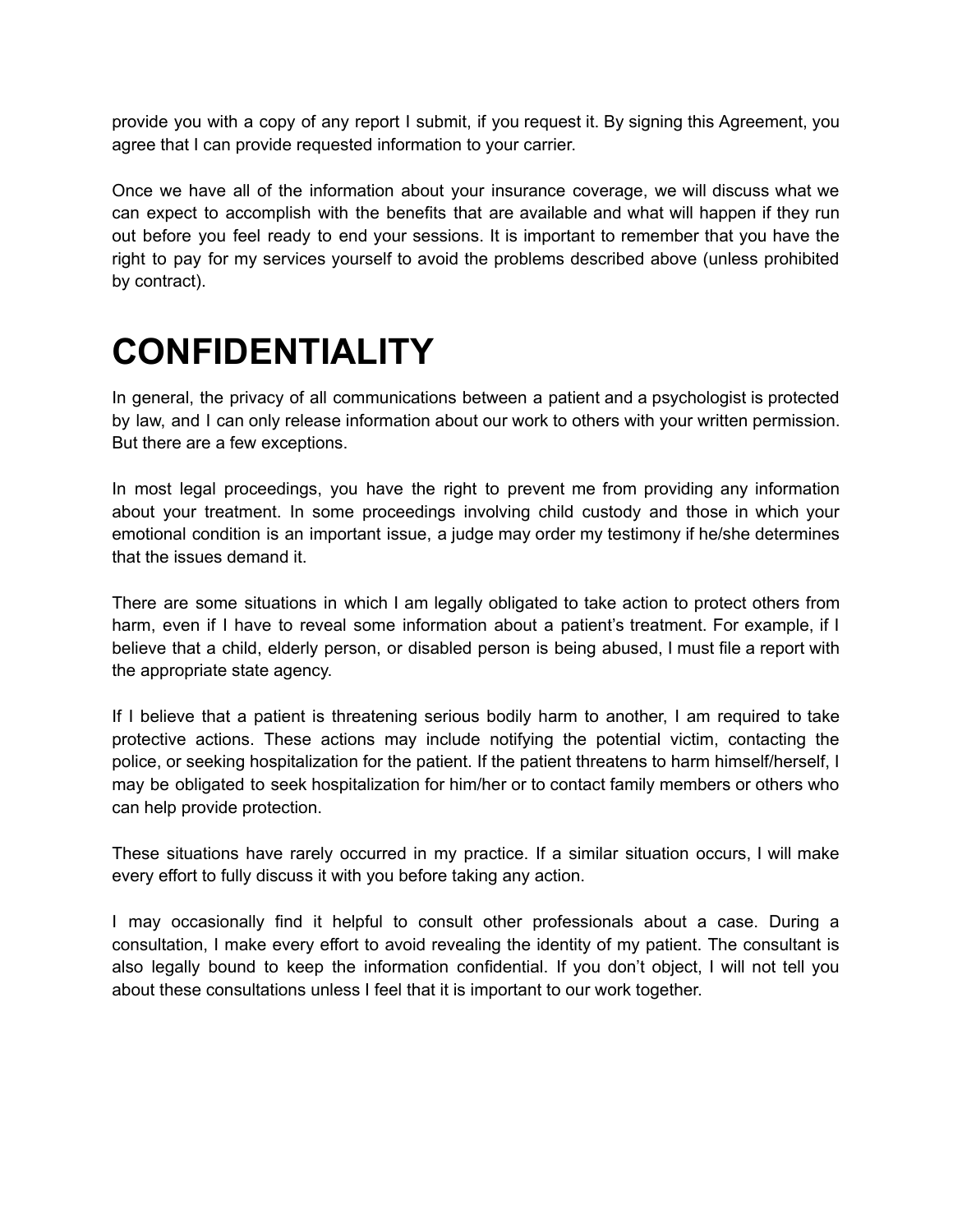# **ELECTRONIC COMMUNICATION POLICY**

In order to maintain clarity regarding our use of electronic modes of communication during your treatment, I have prepared the following policy. This is because the use of various types of electronic communications is common in our society, and many individuals believe this is the preferred method of communication with others, whether their relationships are social or professional. Many of these common modes of communication, however, put your privacy at

risk and can be inconsistent with the law and with the standards of my profession.

Consequently, this policy has been prepared to assure the security and confidentiality of your treatment and to assure that it is consistent with ethics and the law.

If you have any questions about this policy, please feel free to discuss this with me.

#### **EMAIL COMMUNICATIONS**

I use email communication and text messaging only with your permission and only for administrative purposes unless we have made another agreement. That means that email exchanges and text messages with my office should be limited to things like setting and changing appointments, billing matters and other related issues. Please do not email me about clinical matters because email is not a secure way to contact me. If you need to discuss a clinical matter with me, please feel free to call me so we can discuss it on the phone or wait so we can discuss it during your therapy session. The telephone or face-to-face context simply is much more secure as a mode of communication.

#### **TEXT MESSAGING**

Because text messaging is a very insecure and impersonal mode of communication, I do not text message to nor do I respond to text messages with clinically related information from anyone in treatment with me.

#### **SOCIAL MEDIA**

I do not communicate with, or contact, any of my clients through social media platforms like Twitter and Facebook. In addition, if I discover that I have accidentally established an online relationship with you, I will cancel that relationship. This is because these types of casual social contacts can create significant security risks for you.

I participate on various social networks, but not in my professional capacity. If you have an online presence, there is a possibility that you may encounter me by accident. If that occurs, please discuss it with me during our time together. I believe that any communications with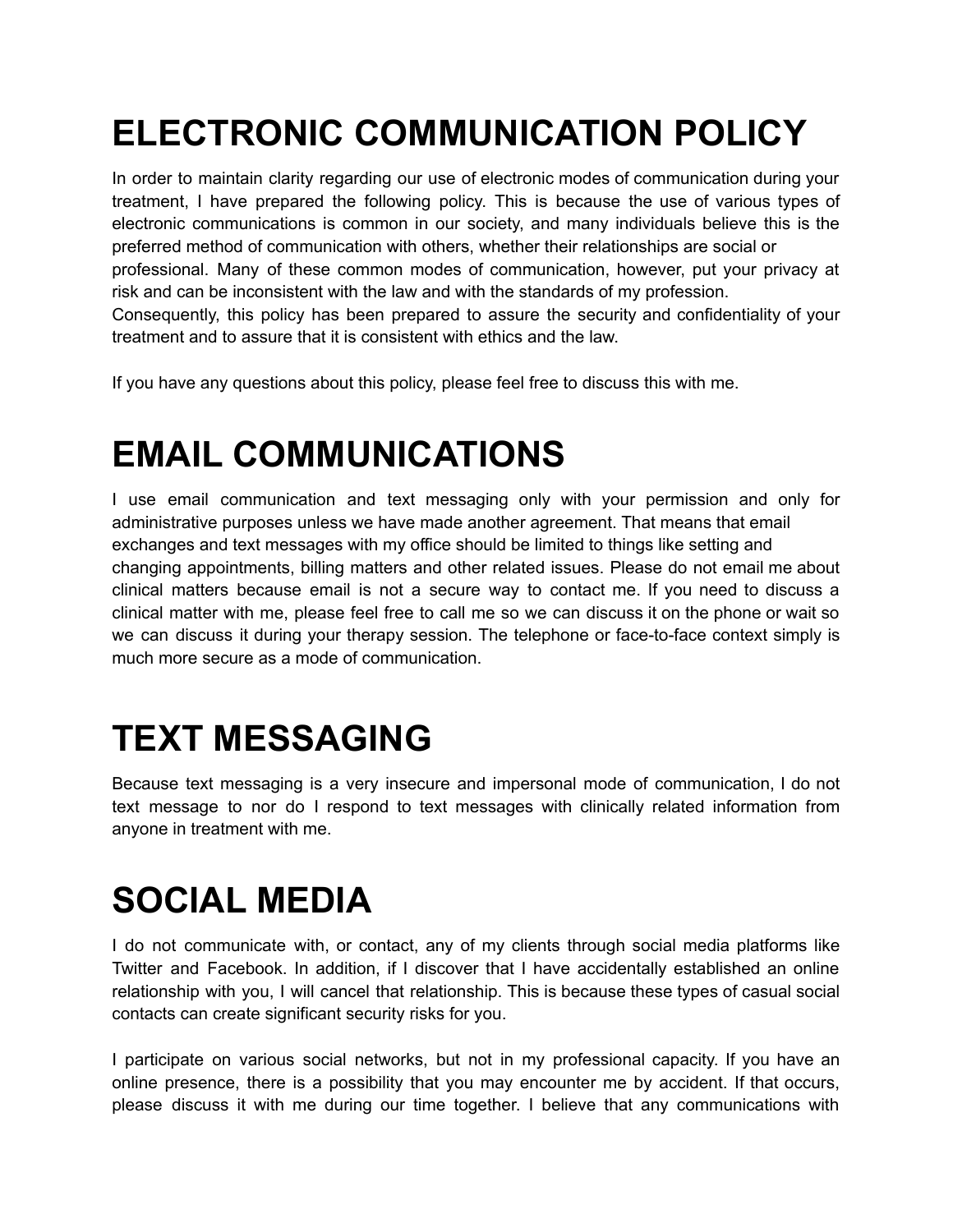clients online have a high potential to compromise the professional relationship. In addition, please do not try to contact me in this way. I will not respond and will terminate any online contact no matter how accidental.

#### **WEB SEARCHES**

I will not use web searches to gather information about you without your permission. I believe that this violates your privacy rights; however, I understand that you might choose to gather information about me in this way. In this day and age there is an incredible amount of information available about individuals on the internet, much of which may actually be known to that person and some of which may be inaccurate or unknown. If you encounter any information about me through web searches, or in any other fashion for that matter, please discuss this with me during our time together so that we can deal with it and its potential impact on your treatment.

Recently it has become fashionable for clients to review their health care provider on various websites. Unfortunately, mental health professionals cannot respond to such comments and related errors because of confidentiality restrictions. If you encounter such reviews of me or any professional with whom you are working, please share it with me so we can discuss it and its potential impact on your therapy. Please do not rate my work with you while we are in treatment together on any of these websites. This is because it has a significant potential to damage our ability to work together.

Revised 9/2019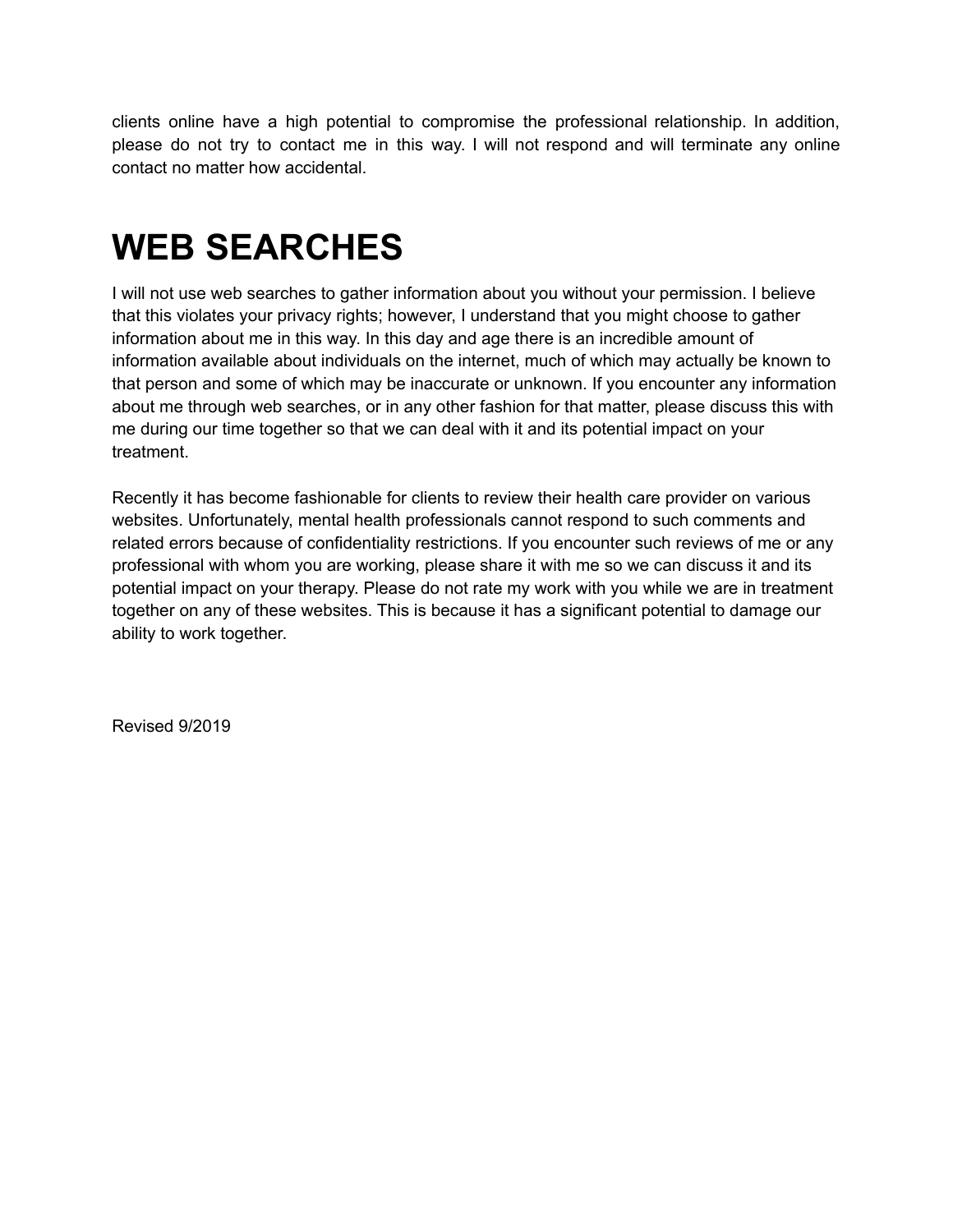**Emily Nicholson, Psy.D. 148 Linden Street Suite 104A Wellesley, MA 02482 Phone: 508-717-4898**

# **PATIENT AGREEMENTS AND AUTHORIZATIONS**

CONSENT FOR TREATMENT: I hereby consent to the treatment provided by Emily Nicholson, Psy.D. I authorize the mental health care services deemed necessary or advisable by Dr. Nicholson to address my needs. (\_\_\_\_\_\_\_)

PAYMENT GUARANTEE/COLLECTION FEE: I understand that I am financially responsible to Dr. Nicholson for any covered or non-covered services, as defined by my insurer. I am aware that 24 hour notice is required for cancellations without charge. I understand that if my account balance becomes overdue and the overdue amount is referred to a collection agency, I will be responsible for the costs of collection including reasonable attorney fees. (\_\_\_\_\_\_\_\_)

**Your signature below indicates that you have read the information in the Services Agreement document and agree to abide by its terms during our professional relationship.**

\_\_\_\_\_\_\_\_\_\_\_\_\_\_\_\_\_\_\_\_\_\_\_\_\_\_\_\_\_\_\_\_\_\_\_\_ \_\_\_\_\_\_\_\_\_\_\_\_\_\_\_\_\_\_\_

\_\_\_\_\_\_\_\_\_\_\_\_\_\_\_\_\_\_\_\_\_\_\_\_\_\_\_\_\_\_\_\_\_\_\_\_ \_\_\_\_\_\_\_\_\_\_\_\_\_\_\_\_\_\_\_

Patient or Authorized Person's Signature Date

Witness Signature Date **Date** 

PRIVACY POLICY: I acknowledge having received Dr. Nicholson's "Notice of Privacy Practices." And that Dr. Nicholson has given me the chance to discuss questions about the privacy of my protected health information (PHI), as required by the Health Insurance Portability and Accountability Act (HIPPA). (
)